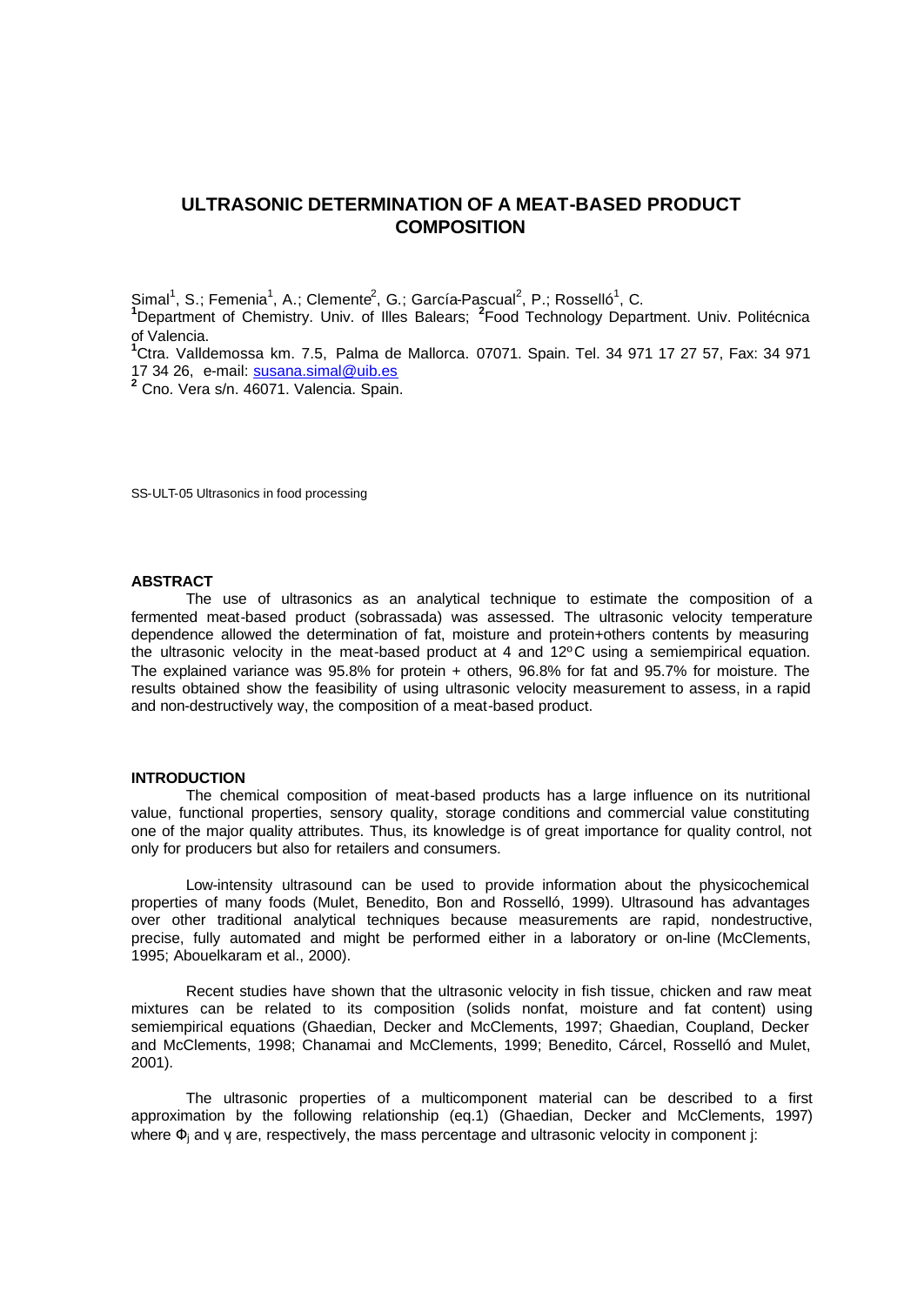$$
\frac{100}{v^2} = \sum_{j=1}^{n} \frac{\Phi_j}{v_j^2}
$$
 (1)

The objective of this study was to examine the relationship between the ultrasonic velocity measured on a meat-based product (sobrassada de Mallorca) at different temperatures and its chemical composition and, thus, assess whether ultrasound could be used as an useful technique to determine the overall composition of this type of products.

## **MATERIALS AND METHODS**

Meat-based products used in this study (sobrassada) were manufactured at the island of Mallorca (Spain) by a local factory following the methodology suggested by the Protected Geographical Indication (PGI) for the "Sobrassada de Mallorca". Sobrassada is composed by a mixture of lean pork meat, white fat, paprika and salt.

The meat ingredients were kneaded until particle size of 4 mm was achieved and then mixed with the other ingredients. Afterwards, the mince was filled into artificial casings (25 10<sup>-2</sup> ± 10<sup>-2</sup> m of long, 7.5 10<sup>-2</sup> m of diameter and 2.68 10<sup>-12</sup> g/Pa·s·m of permeability at 12<sup>o</sup>C and 75% of relative humidity) and ripened at 14ºC and 70% of relative humidity. In order to obtain samples with different composition, sobrassada samples were elaborated by using different proportions of meat and white fat.

All samples of sobrassada were analyzed in triplicate for moisture, fat and protein contents according to the official methods (ISO R-1442, ISO R-1443 and ISO R-937, respectively).

Measurements of ultrasonic velocity at 4 and 12ºC were carried out by using the experimental set-up described previously by Benedito et al. (2001) which consisted of a couple of narrow-band ultrasonic transducers (1 MHz, 0.75" crystal diameter, A314S-SU Model, Panametrics, Waltham, MA), a pulser-receiver (Toneburst Computer Controlled, Model PR5000- HP, Matec Instruments, Northborough, MA) and a digital storage oscilloscope (Tektronix TM TDS 420, Tektronix Inc., Wilsonville, OR) linked to a personal computer using GPIB interface. To compute the time of flight for a sample, five acquisitions were performed and averaged. All analyses were performed in duplicate on two different samples without removing the casing.

## **RESULTS AND DISCUSSION**

Results obtained in the chemical composition measurements and ultrasonic velocity at 4 and 12ºC for the 16 samples analyzed are shown in table 1. As it can be observed in this table, mean values of composition, ranged from 43.1 to 67.1 % (wm) for fat content, from 19.6 to 37.2 % (wm) for moisture content and from 5.0 to 10.5 % (wm) for protein content.

The ultrasonic velocity decreased with the temperature of the sample. As an example, the ultrasonic velocity measured in five samples with different composition at two different temperatures (4 and 12ºC) has been represented vs the sample fat content in figure 1. As it can be seen in this figure, ultrasonic velocity decreased with the increase in fat content being higher the slope (in absolute value) of the representation at 12ºC.

In this study, it is considered that the sobrassada is formed by three different constituents: fat, water and protein+others. Based on equation 1, the ultrasonic velocity of a meat-based product can be calculated by the following equation (eq. 2):

$$
\frac{100}{v^2} = \frac{\Phi_f}{v_f^2} + \frac{\Phi_w}{v_w^2} + \frac{\Phi_{p+o}}{v_{p+o}^2}
$$
 (2)

where v is the ultrasonic velocity and  $\gamma$ ,  $v_w$  and  $v_{p+0}$  are the ultrasonic velocities in fat, water and protein+others, respectively. Moreover,  $\Phi_f$ ,  $\Phi_w$  and  $\Phi_{p+o}$  are the percentages of fat, water and protein+others (wm), respectively.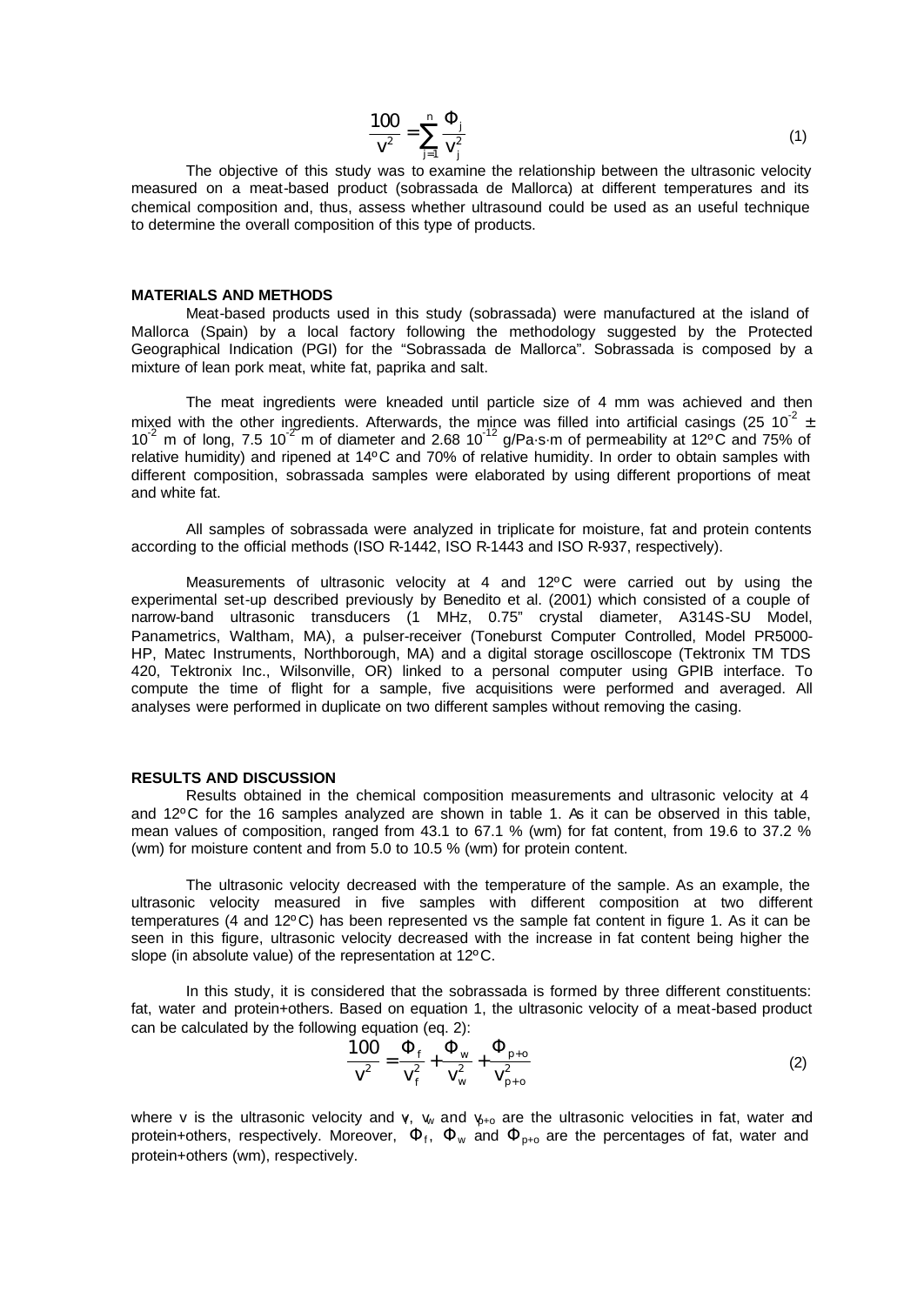| sample         | fat            | moisture       | protein        | $V(4^{\circ}C)$  | $v(12^{\circ}C)$ |
|----------------|----------------|----------------|----------------|------------------|------------------|
|                | $%$ wm         | $%$ wm         | $%$ wm         | (m/s)            | (m/s)            |
|                | $43.1 \pm 0.6$ | $35.8 \pm 0.5$ | $11.0 \pm 0.1$ | $1635.0 \pm 0.7$ | $1617.0 \pm 2.6$ |
| 2              | $43.9 \pm 0.2$ | $37.2 \pm 0.7$ | $9.3 \pm 0.3$  | $1624.5 \pm 1.2$ | $1607.5 \pm 2.0$ |
| 3              | $46.3 \pm 0.6$ | $31.7 \pm 0.3$ | $10.2 \pm 0.1$ | $1649.0 \pm 1.1$ | $1625.3 \pm 2.2$ |
| $\overline{4}$ | $48.3 \pm 0.3$ | $32.5 \pm 0.3$ | $10.5 \pm 0.2$ | $1630.3 \pm 1.3$ | $1609.3 \pm 3.6$ |
| 5              | $48.7 \pm 0.7$ | $34.2 \pm 0.2$ | $9.7 \pm 0.1$  | $1619.6 \pm 1.0$ | $1599.1 \pm 0.7$ |
| 6              | $49.8 \pm 0.3$ | $31.9 \pm 0.3$ | $9.9 \pm 0.1$  | $1627.4 \pm 2.1$ | $1605.9 \pm 1.4$ |
| 7              | $50.8 \pm 0.2$ | $30.2 \pm 0.2$ | $9.5 \pm 0.3$  | $1636.8 \pm 1.9$ | $1609.6 \pm 2.2$ |
| 8              | $52.8 \pm 0.4$ | $29.4 \pm 0.2$ | $9.3 \pm 0.2$  | $1630.4 \pm 1.7$ | $1603.8 \pm 1.4$ |
| 9              | $54.5 \pm 0.6$ | $28.0 \pm 0.3$ | $9.0 \pm 0.2$  | $1630.4 \pm 3.3$ | $1603.8 \pm 1.4$ |
| 10             | $57.6 \pm 0.5$ | $26.5 \pm 0.2$ | $8.4 \pm 0.3$  | $1626.6 \pm 1.2$ | $1594.7 \pm 2.0$ |
| 11             | $58.6 \pm 0.7$ | $24.9 \pm 0.2$ | $8.0 \pm 0.3$  | $1629.3 \pm 0.8$ | $1597.9 \pm 1.9$ |
| 12             | $62.4 \pm 0.6$ | $23.8 \pm 0.7$ | $6.6 \pm 0.2$  | $1623.4 \pm 0.5$ | $1593.1 \pm 1.1$ |
| 13             | $61.5 \pm 0.4$ | $25.1 \pm 0.2$ | $5.9 \pm 0.4$  | $1613.9 \pm 2.0$ | $1584.8 \pm 1.3$ |
| 14             | $61.8 \pm 0.6$ | $22.5 \pm 0.4$ | $6.5 \pm 0.3$  | $1624.1 \pm 1.9$ | $1592.2 \pm 1.4$ |
| 15             | $63.2 \pm 0.5$ | $20.4 \pm 0.4$ | $8.0 \pm 0.3$  | $1631.7 \pm 1.5$ | $1595.4 \pm 1.3$ |
| 16             | $67.1 \pm 0.9$ | $19.6 \pm 0.8$ | $5.0 \pm 0.5$  | $1625.5 \pm 0.9$ | $1588.5 \pm 3.3$ |

Table 1. Mean and standard deviation of fat, moisture and protein contents (% wm) and ultrasonic velocity (m/s) at 4 and 12ºC.



Figure 1. Influence of sobrassada fat composition on ultrasound velocity at 4 and 12ºC.

The relationship between water and temperature (eq. 3) was taken from the literature (Kinsler, Frey, Coppens and Sanders, 1982). Further, the relationship between the ultrasonic velocity and temperature in fat was obtained by Benedito, Cárcel, Rosselló and Mulet (2001) from experiments carried out using vacuum dried pork fat (eq. 4).

$$
v_w = 1403 + 5T - 0.06 T^2 + 0.0003T^3
$$
 (3)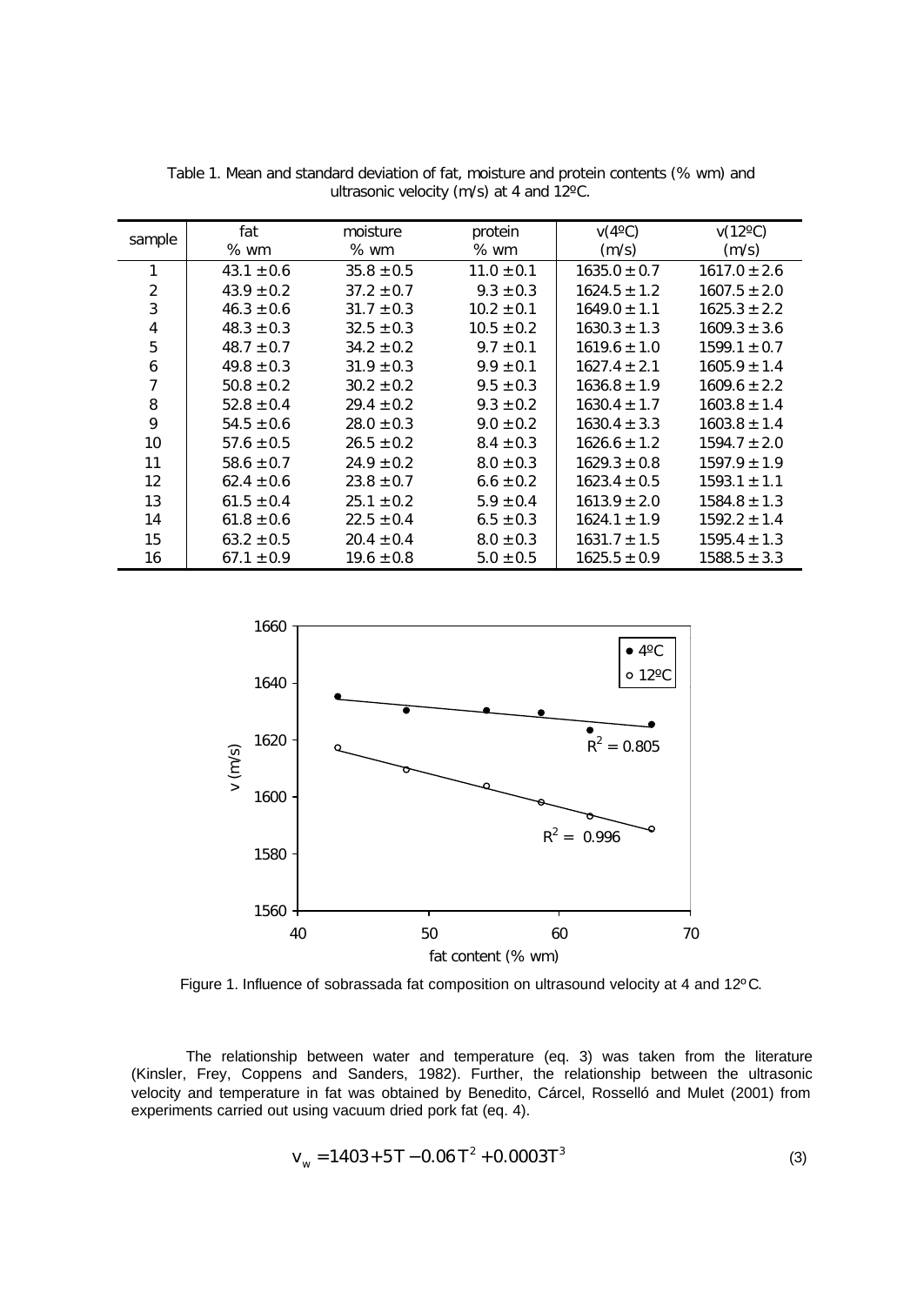$$
V_f = -5.6076 T + 1651.7
$$
 (4)

With the aim of establishing an equation relating  $v_{p+0}$  with temperature, the equations 2, 3, 4 and the experimental results obtained in the measurements of ultrasonic velocity and the experimental percentages of fat and water contents (table 1) were used to calculate the values of  $v_{p+o}$  at different temperatures (4 and 12°C). As an example, calculated  $v_{p+o}$  at 4 and 12°C has been represented versus the fat content in figure 2. As it can be inferred from this figure, calculated  $v_{0+0}$ decreased with temperature form 4 to 12ºC in all samples. Furthermore, chemical composition influence was also observed decreasing the calculated figures for  $y_{+o}$  when fat content increased and moisture and protein content decreased. Similar results were observed for the remaining samples.



Figure 2. Influence of fat content (% wm)on ultrasound velocity of protein+others calculated for samples of sobrassada at 4 and 12°C.

From these results, it was concluded that, probably due to the fact that the protein proportion varies in "protein+others" among samples with different chemical composition, the ultrasonic velocity in protein+others not only depends on temperature but also on chemical composition. Thus, an empirical equation is proposed to relate the  $y_{+0}$  with temperature and fat content (eq. 5).

$$
V_{p+0} = a_1 + a_2 \Phi_f + a_3 T
$$
 (5)

In order to determine the parameters  $a_1$ ,  $a_2$  and  $a_3$  of equation 5, calculated values of  $v_{p+o}$  at 4 and 12ºC through equations 2 to 4 for five samples with different chemical composition (samples 1, 4, 9, 13 and 16) were used. SOLVER, an optimization tool (GRG2 method) included in Microsoft Excel  $7.0^{TM}$  spreadsheet was used, obtaining equation 6, which provided the lowest sum of the square differences between the values calculated using equations 2 to 4 and those estimated using the proposed equation 6.

$$
v_{p+0} = 3262.67 - 15.48 \Phi_f - 27.56 T
$$
 (6)

The percentage of explained variance obtained through the comparison of the calculated  $v_{n+0}$  through equations 2 to 4 and estimated  $v_{p+0}$  by using the equation 6 was 97.2%. As an example, estimated figures has been also represented in figure 2 vs temperature through continue lines for five different samples.

### Ultrasonic composition assessment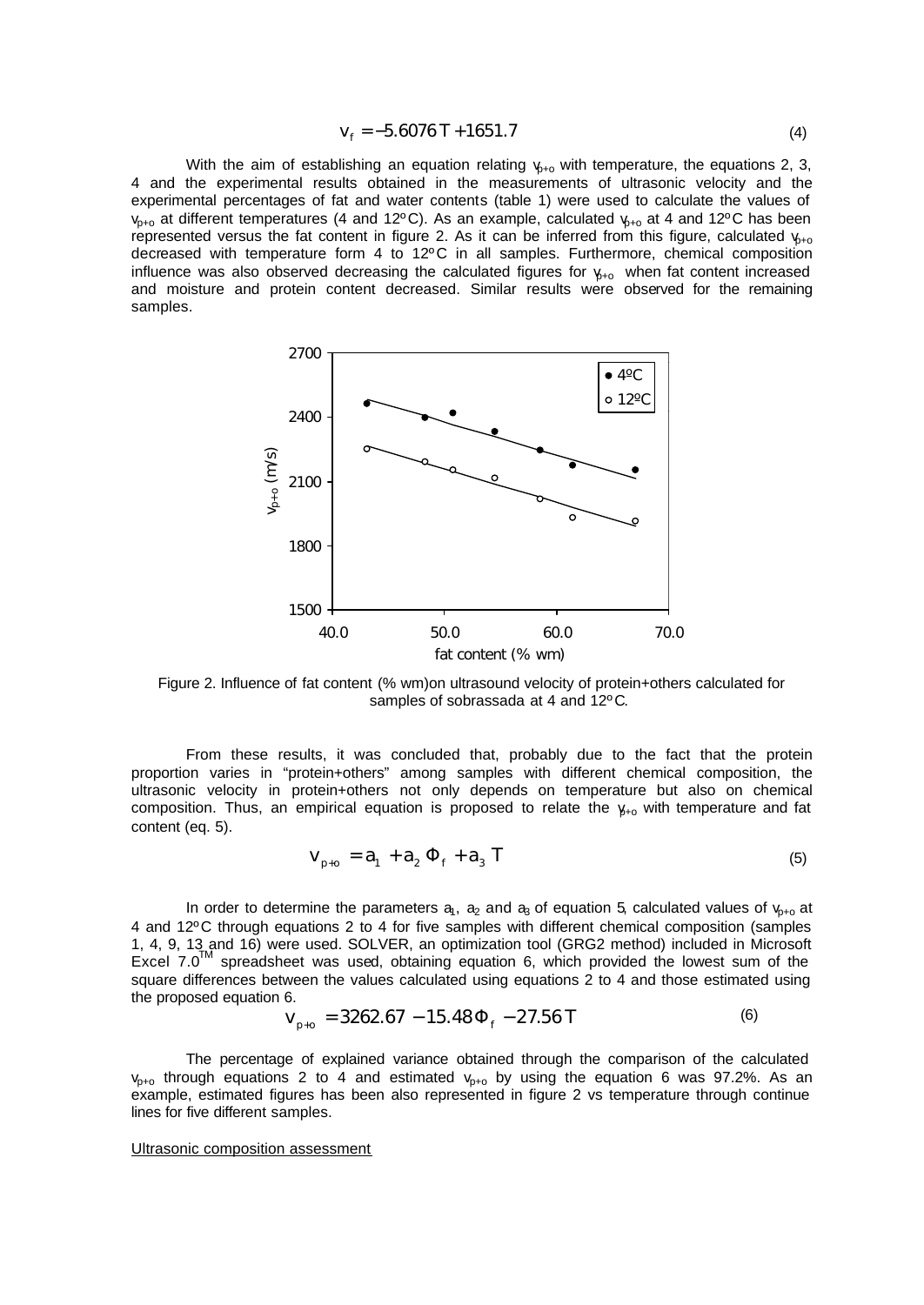Using equation 2 at two different temperatures  $(T_1$  and  $T_2)$  and taking into account that the sum of the components of the product in percentage is 100, the following three-equation system was obtained:

$$
\frac{100}{v_{T_1}^2} = \frac{\Phi_f}{v_{f_{T_1}}^2} + \frac{\Phi_w}{v_{w_{T_1}}^2} + \frac{\Phi_{p+o}}{v_{p+o_{T_2}}^2}
$$
(7)

$$
\frac{100}{V_{T_2}^2} = \frac{\Phi_f}{V_{f_{T_2}}^2} + \frac{\Phi_w}{V_{w_{T_2}}^2} + \frac{\Phi_{p+0}}{V_{p+o_{T_2}}^2}
$$
(8)

$$
\Phi_{\rm f} + \Phi_{\rm w} + \Phi_{\rm p+o} = 100\tag{9}
$$

With the aim to estimate the chemical composition of the sobrassada samples, fat, moisture and protein+others contents, equations representative of  $\psi$ ,  $\psi$  and  $\psi$ <sub>+o</sub> (eqs. 3, 4 and 6) and the results obtained in the measurements of ultrasonic velocity at 4 and 12ºC for samples 1 to 16 were considered. Thus,  $\Phi_w$ ,  $\Phi_f$  and  $\Phi_{p+0}$  were estimated for each sobrassada sample. Figure 3 shows the comparison between the estimated composition (fat, moisture and protein+others contents) and the experimental values. As it can be observed in this figure, there was a close fit between both estimated and experimental data.



Figure 3. Estimated vs experimental composition of sobrassada samples: fat, moisture and protein+others contents (% wm).

In order to mathematically evaluate the accuracy of the simulation obtained using the proposed method to determine the chemical composition of a meat-based product, the percentage of explained variance (eq. 10) was computed by using the standard deviation of the sample (Sy) and the corresponding estimation (Syx).

$$
\%var = \mathbf{W} = \frac{S_{yx}^2}{S_y^2} = 0
$$
\n(10)